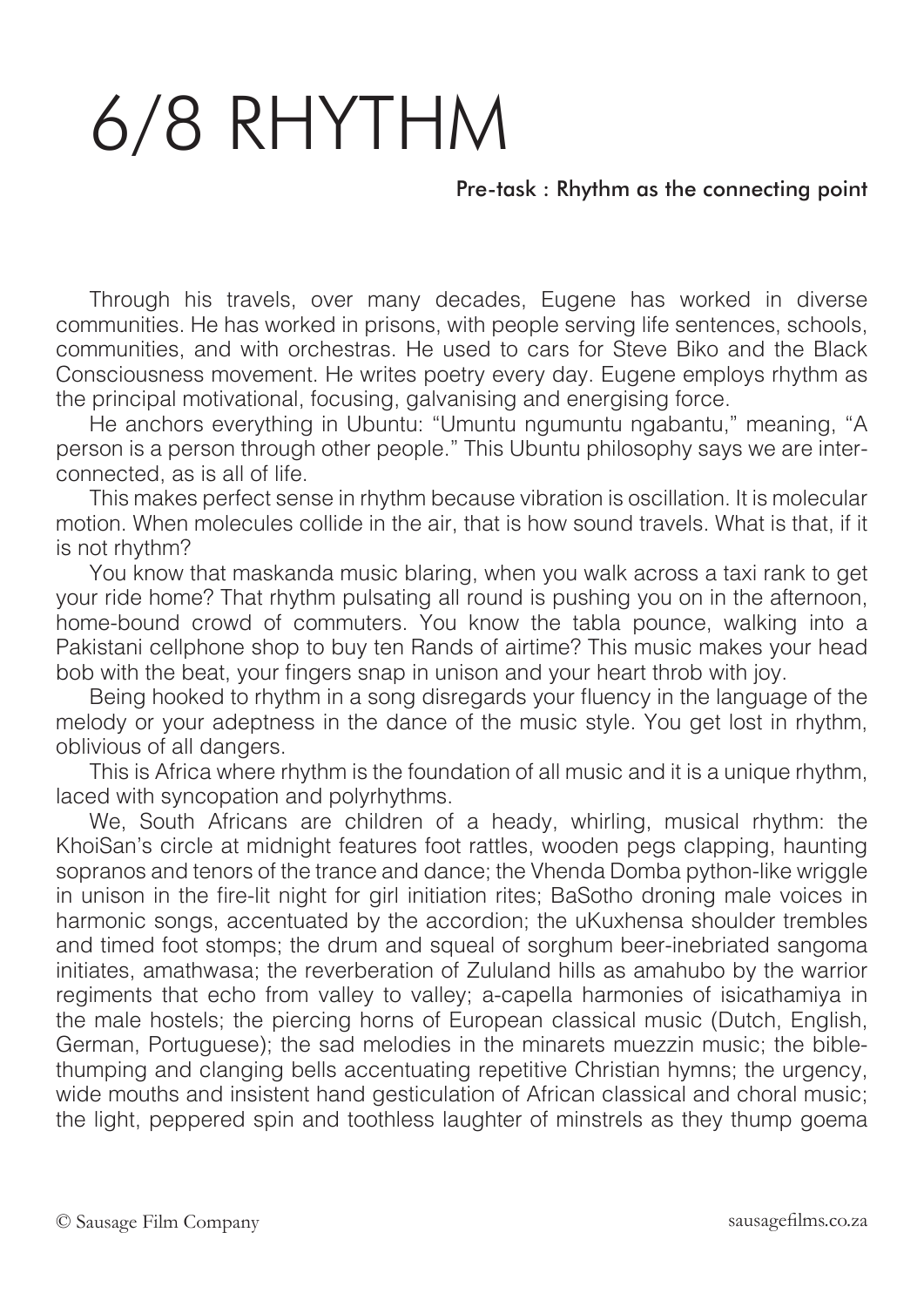wine barrel drums from the Cape Carnival. The two chord guitar and beer and pork of Boere vastrap music. The flying skirts, pink panties and throbbing breasts in the sweaty dance for African jazz, kwela, marabi, mbaqanga, isicathamiya and Free jazz. We got rhythm all right.

Resonance is the key to the pulse of life. Because all life pulses at its core and the ripples of our consciousness travel from the centre of our being, outward, to touch every other living entity in our midst, we are forever connected to all life. One arrives at this point of connection through group meditation, chanting or playing rhythmic games and exercises. The success of applying the deep principles of rhythmic connection to our lives in so-called modern society begins with attaining balance in our own lives. Even before we can move towards being connected to others in our community, we need to establish a connection with ourselves first. This connection can also be understood as alignment. When we are aligned with ourselves in the deepest sense of the word, we become more balanced in every aspect of our being. Our ancestors were connected telepathically.

Rhythm is mathematics. In Africa there was no margin or barrier between maths and music. Therefore, we can always turn the simplest task into an opportunity for exploring and expressing rhythm – like stirring a cup of tea in a deliberately rhythmic manner; or tapping the edge of the pot with a ladle in a particular beat; basically being joyfully silly about the lessons of rhythm hidden just beneath the surface of everything that surrounds us. Because rhythm is everything.

## **The technique of going into the soul and spirit of the animal**

Do you remember when Ladysmith Black Mambazo used to perform and they would go *rrrrrrriqiqi* and do those sounds on stage?

Those sounds are what the boys made. The young guys were the ones that herded the oxen and cattle and also guided and controlled the oxen ploughing the land. Those sounds, together with the bright whistles are all part of "vibing". This is a creative Zulu thing.

Eugene grew up in Clermont, which was a violent township. His dad's nickname was Bhubesi, Zulu for lion because he was the toughest man and an expert in rhythm. He used to wrestle with oxen. As a child, Eugene used to imitate the songs of birds and monkeys in the bushes. There are many lessons for rhythm we can draw from animals.

There is a tradition of herd boys in Africa playing their flutes to the rippling of muscles of the hindquarters of cattle. The Dinka people, who live along the Nile River, just like the Nguni people of South Africa, are very close to their livestock. Young herders sleep with them. They use the animals' bodies and dung to keep themselves warm. The rhythm of a cow's breathing when it is still helps the young herders to relax and distend their own diaphragms, to increase their breathing capacity. The relationship they have with their animals reassures them of their connection to the universe, through their shared pulse of life. The herds give them a sense of belonging. Their cows constitute the centre of their universe of reality.